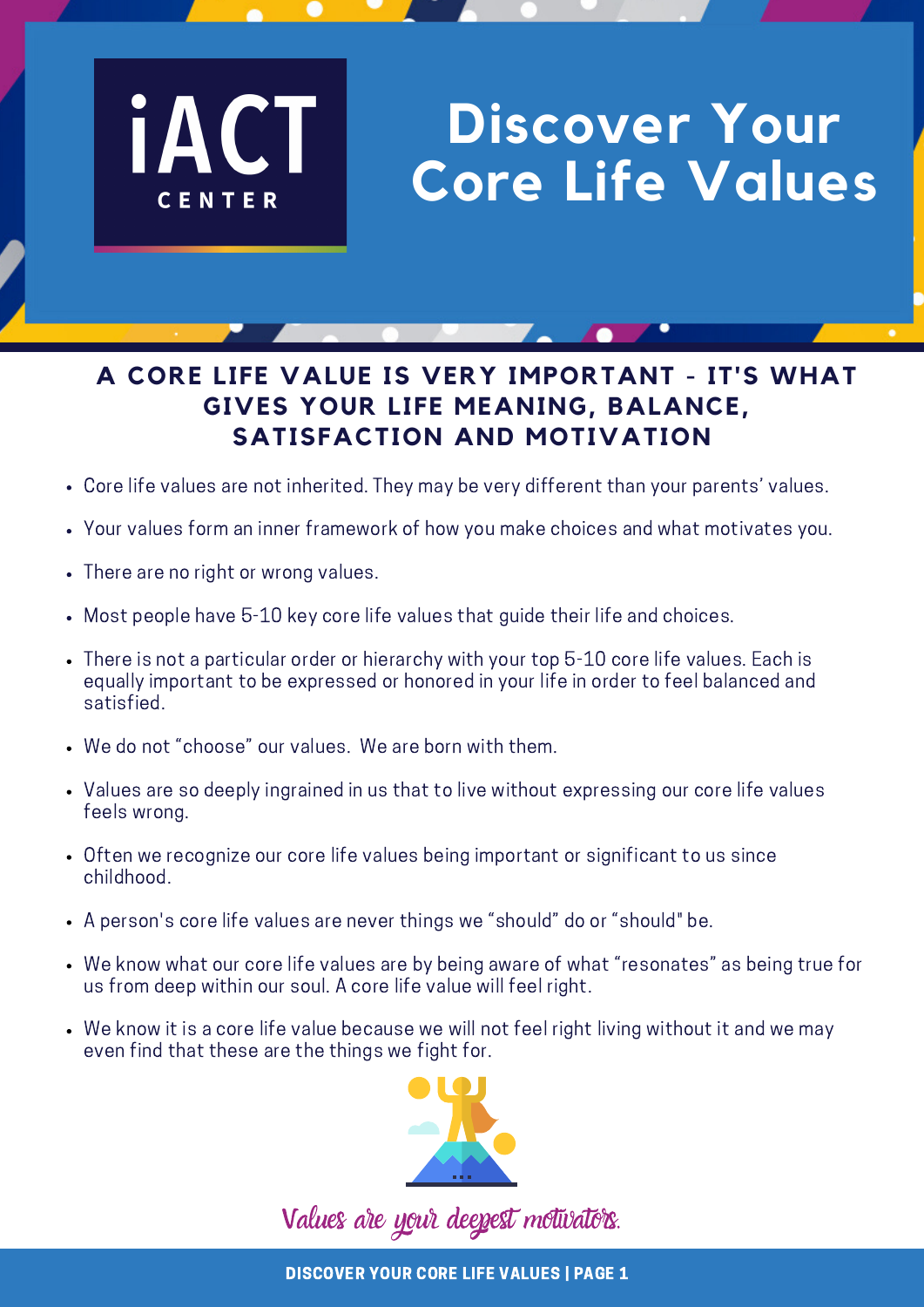### **STEPS TO DISCOVERING YOUR CORE LIFE VALUES**

1. First, go through the list on the next page quickly and make a mark next to those words that "resonate" with you and those that you connect with. Don't over think it. There may be many you feel are "right" as you start this process. You will be eventually eliminating the list down to only 10. If it helps while you do this first step, you can cross out words that do not resonate with you, or do not feel important to you.

2. Next, go back through the ones that felt meaningful, resonate or felt right to you and begin to narrow the list down according to which are more important or more meaningful to you. It may get harder as you continue to distill the list down to ten. To help in determining which is more important or meaningful, notice how you actually live your life. For instance, someone with the values of nature and education might remember that given a choice they would spend the day out hiking rather than sitting in a class learning. Remember these core life values are how YOU feel about them, not your parents, or spouse, partner, children or friend. These are your unique core life values.

3. You may also sense that combining some of the values makes sense for you. For instance, some people perceive "honesty" and "integrity" as the same. Others may see them as very different. Combine or create a word that best reflects the value if it helps to narrow your values.

4. You may even feel the need to "rename" the terms so they fit you better. For instance, "spirituality" might better describe a value than "religion". Feel free to rename the terms or combine them so they resonate with you. Allow yourself time during this step.

5. Narrowing the values down to 5-10 may require you to think about how you live your life. For instance, to discover if "family" is a higher value for you than "work", ask yourself if you take work home with you that interferes with family time. If this is the case, work may actually be a more important or meaningful value for you. Remember, there are no right or wrong values.

6. Continue to eliminate terms and/or combining similar concepts until you have about ten remaining. Hint: You are free to combine values that seem similar to you such as "friendship" and "community".

7.Next, place your top ten values in order of priority based on how you actually live your life and what "resonates" most for you on your list.

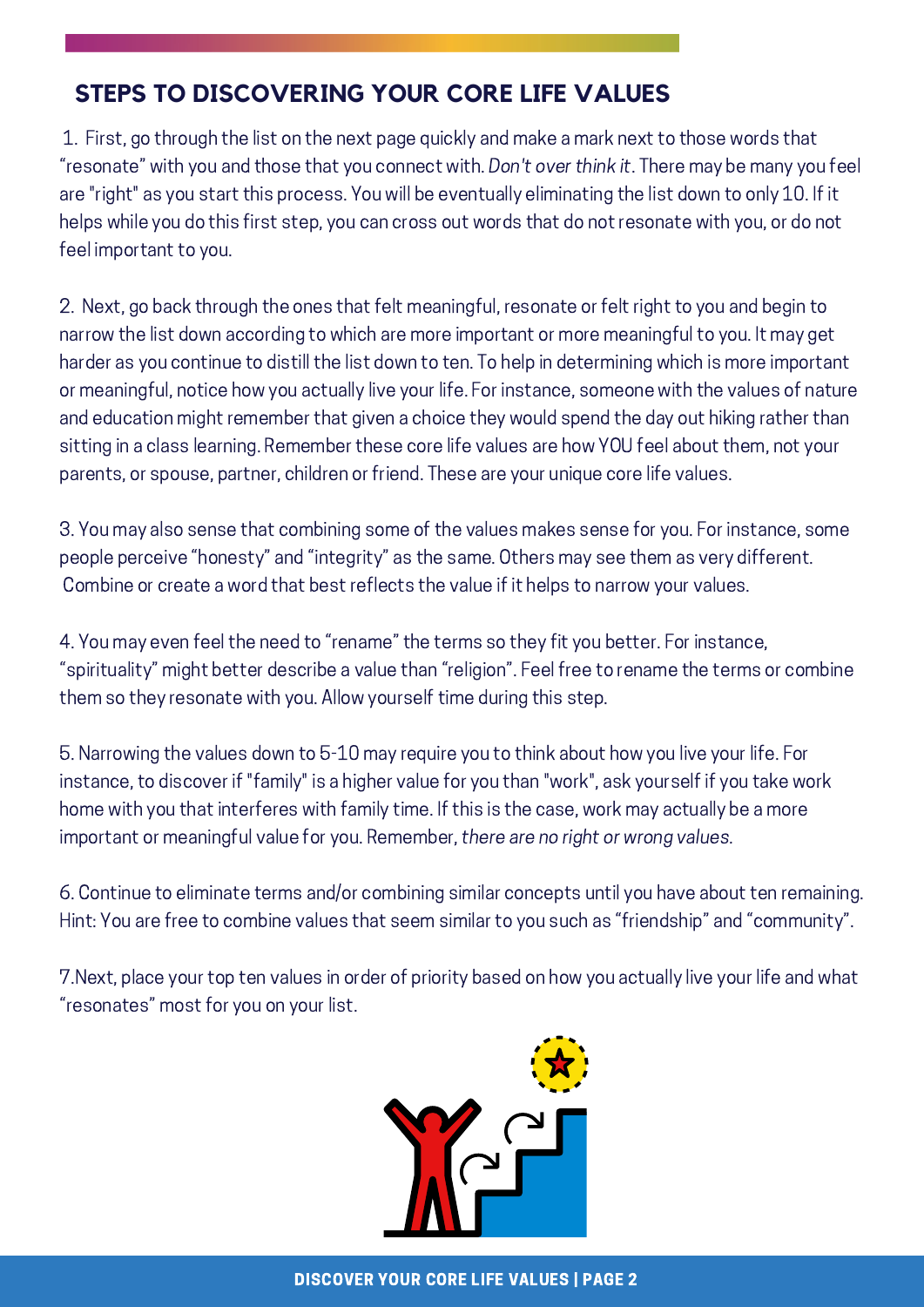| Accomplishment/Result            |                                       | Achievement                     |                                                      |
|----------------------------------|---------------------------------------|---------------------------------|------------------------------------------------------|
| Adventure/Excitement             |                                       | Aesthetics/Beauty               |                                                      |
|                                  |                                       |                                 | and the control of the con-                          |
| Aloneness                        |                                       | Altruism                        |                                                      |
| Autonomy/independence            | the control of the control of         | Clarity                         |                                                      |
| Commitment                       | and the control of the control of the | Completion                      | and the control of the control of the                |
| Connecting/Bonding               | ______                                | Creativity                      | _______                                              |
| Environment                      | the control of the control of the     | Emotional Health                |                                                      |
| Forward the Action               |                                       | Freedom                         |                                                      |
| Honesty/truthfulness             | and the control of the control of     | Fun                             | and the control of the control of the                |
| Humor                            | the control of the control of         |                                 |                                                      |
|                                  | ______                                | Integrity                       | and the control of the control of the con-           |
| Intimacy                         | the contract of the contract of       | Joy                             |                                                      |
| Leadership                       | and the control of the control of     | Loyalty                         |                                                      |
| Openness                         |                                       | Personal Growth/Learning        |                                                      |
| Mastery/Excellence               |                                       | Orderliness/Accuracy________    |                                                      |
| Nature                           |                                       | Partnership                     |                                                      |
| Power                            |                                       | Privacy/Solitude                |                                                      |
| Recognition/Acknowledgment _____ |                                       | Risk-taking                     |                                                      |
|                                  |                                       |                                 |                                                      |
| Romance/Magic                    | <b>Contract Contract</b>              | Security                        |                                                      |
| Self-expression                  |                                       | Sensuality                      |                                                      |
| Service/Contribution             |                                       | Spirituality                    |                                                      |
| Trust                            | the control of the control of the     | Vitality                        |                                                      |
| Visionary                        |                                       | Family                          |                                                      |
| Tolerance                        |                                       | Charity                         |                                                      |
| Education/learning               |                                       | Resilience                      |                                                      |
|                                  |                                       |                                 |                                                      |
| Courage                          |                                       | Reliability                     |                                                      |
| Curiosity                        |                                       | Happiness                       |                                                      |
| Stability                        |                                       | Predictability                  |                                                      |
| Control                          | the control of the control of the     | Self-love                       | the contract of the contract of the                  |
| Cheerfulness                     | the control of the control of the     | Caring/empathy                  | and the control of the control of                    |
| Neatness/orderliness             | the control of the control of the     | Mindfulness                     | and the control of the control of                    |
| Gratitude/thankfulness           |                                       | Leisure/free time               |                                                      |
| Generosity                       | and the control of the control of     | Self-control                    | <b>Contract Contract Contract</b>                    |
| Relationships                    |                                       | Emotional                       |                                                      |
|                                  |                                       | Connections                     |                                                      |
|                                  |                                       |                                 | and the control of the control of the                |
| Socialization                    | the control of the control of         | Life Balance                    | the contract of the contract of the contract of      |
| Friendship                       |                                       | Environment                     |                                                      |
| Artistic expression              |                                       | Self-discipline                 |                                                      |
| Punctuality/timeliness           |                                       | Intuition                       |                                                      |
| Optimistic outlook               |                                       | Change                          |                                                      |
| Justice/the right thing          | <b>Contract Contract Contract</b>     | Advocacy for others____________ |                                                      |
| Philanthropy                     |                                       | Responsibility                  |                                                      |
| Politeness/courtesy              | and the control of the con-           | Self-respect                    | and the control of the con-                          |
|                                  | _____                                 |                                 | ______                                               |
| Reputation/credibility           | <b>Contract Contract Contract</b>     | Kindness                        | <u> The Communication of the Communication</u>       |
| Contribution                     |                                       |                                 |                                                      |
| Physical connection              | and the control of the control of     | Animals                         |                                                      |
| Social recognition               |                                       | Community                       |                                                      |
| Self-expression                  | and the control of the control of     | Physical fitness                | and the control of the control of the                |
| Mental health                    | the control of the control of         | Career                          | and the control of the control of                    |
|                                  | and the control of the control of     |                                 | and the control of the control of the control of the |
| Praise                           | and the control of the control of     | Gifts                           |                                                      |
| Words of encouragement           |                                       | Time with loved                 |                                                      |
|                                  |                                       | Ones                            | the control of the control of the                    |
| Doing things for others          |                                       | Financial success               | the control of the control of the                    |
| Competition                      |                                       | Morality                        |                                                      |
| Faith                            |                                       | Free choice                     |                                                      |
| Sports                           | and the control of the control of     | Intelligence                    | and the control of the control of the                |
| Peacefulness                     |                                       | Self-reliance                   |                                                      |
|                                  |                                       |                                 |                                                      |
| Appearance                       |                                       | Personal style                  |                                                      |
| Home                             |                                       | Humility                        |                                                      |
| Wisdom                           |                                       | Consistency                     |                                                      |
| Challenge                        | the contract of the contract of       | Information                     |                                                      |
| Personal development             | and the contract of the con-          | Spontaneity                     |                                                      |
| Order                            |                                       | Personal space                  |                                                      |
| Individualism                    |                                       | Play                            |                                                      |
| Sincerity                        |                                       | Financial wealth                |                                                      |
|                                  |                                       |                                 |                                                      |

#### DISCOVER YOUR CORE LIFE VALUES | PAGE 3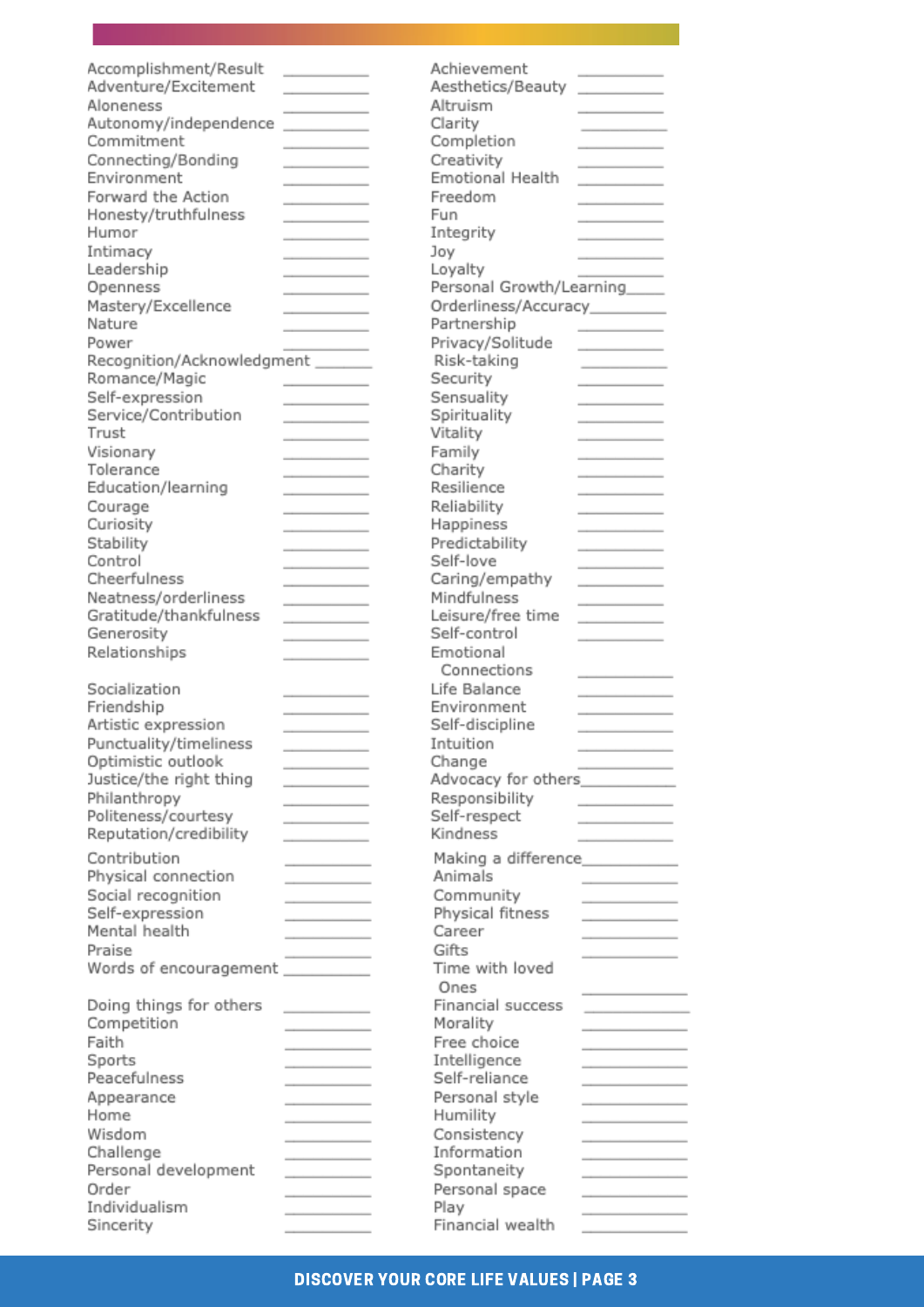Now list your top ten core life values! These not need to be in any particular order.

#### Next, write a brief description/definition of your top five core life values.

This step is important in order to define/describe what that core life value means to you in your life. Core life value definitions are not what the Webster's Dictionary would define it as. This is your own definition of this core life value...what it means to you...in your own words.

| My personal definition of this value is: |  |
|------------------------------------------|--|
|                                          |  |
|                                          |  |
|                                          |  |
|                                          |  |
|                                          |  |
|                                          |  |
|                                          |  |
| My personal definition of this value is: |  |
|                                          |  |
|                                          |  |
|                                          |  |
|                                          |  |
|                                          |  |